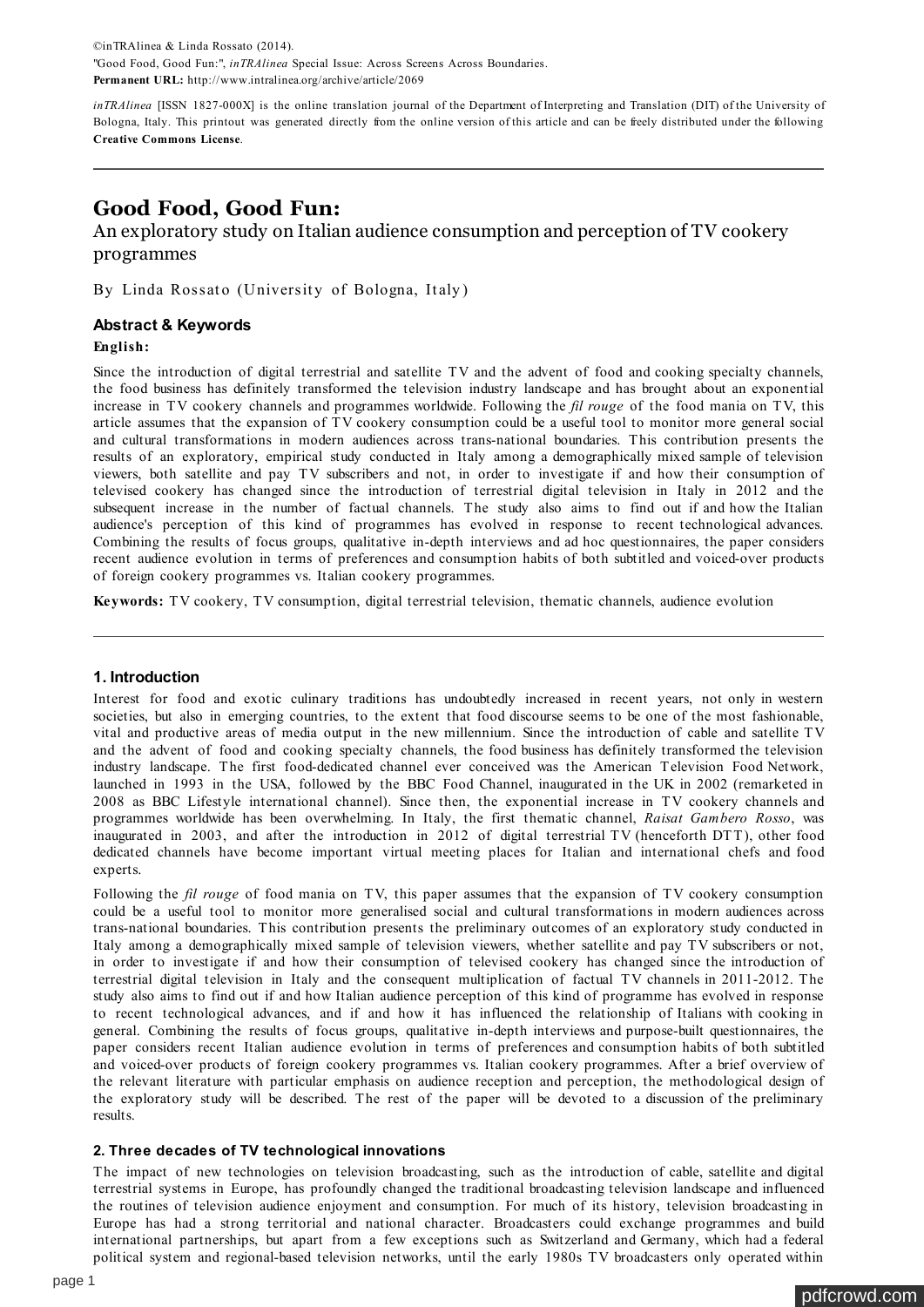<span id="page-1-0"></span>national borders.

Originally, television discourse was central to conveying the cultural values of each nation and to engineering a national identity. From the mid-1980s until the mid-1990s, two opposite processes gradually began to take place. On the one hand, regional and local television networks started to emerge,**[\[1\]](#page-8-0)** often supported by pre-existing national broadcasters; on the other hand, the first supra-national, pan-European television networks started up (Galperin 1999).**[\[2\]](#page-8-0)** Many factors contributed to the internationalization of television: large transnational media corporations were funded and an increasing number of channels were broadcast beyond national borders, while the trade of international programmes steeply increased since the 1990s (Chalaby 2002; 2003; 2005).

The first cross-border television channels were launched in Europe in the 1980s. Two decades on, there are more than 100 transnational channels operating across Europe and approximately 80 of them hold a licence from the British Independent Television Commission (ITC 2001). The ITC is a popular regulator because ITC licences are cheap (£250) and simple to obtain. One of the main conditions is that broadcasters must be based in the UK, making London the European centre for transnational television (Chalaby 2002: 185).

The integration of the European media market was further enhanced by the 1989 European Commission Directive 'Television Without Frontiers', that aimed to facilitate the flow of audiovisual products across European space by preventing member states setting up restrictions for television transmissions of other member states. The creation of the *European Audiovisual Observatory* in 1992, which collects statistical and analytical information on the audiovisual market, services and policies and makes them available to the member states, further boosted this trend towards internationalization. Finally, yet importantly, another traditional barrier has fallen in the last decade as, thanks to innovations in the field of satellite and cable communication technologies, the cross-border transmission and reception of television channels has become much easier and more common (Collins 1992).

Not only have changes taken place in the industrial sphere, but audiences have changed considerably as well. The expansion of viewing choices, the growth of niche programmes, as well as the concurrent development of new opportunities offered by the exponential increase in the use of the Web and of portable electronic devices have radically affected the relationship between television and its users. The technological revolution has influenced media audiences' consumption habits, allowing consumers a more interactive and pro-active role than they ever had in the past. Futurist author Toffler had foreseen this tendency back in the 1980s, when he wrote that technological developments would "heal the historic breach between producer and consumer, giving rise to the 'prosumer' economics of tomorrow" (1980: 11). As also argued by Napoli (2011:1), the technological advances in the realm of media have led to an empowered and more active role of media users:

The explosion of Web sites, the proliferation of television channels, and the emergence of new contentdelivery platforms - ranging from hand-held devices, to satellite radio, to on demand and interactive television services – all are contributing to exponential increases in the fragmentation of the media environment. We also know that new media technologies are providing media audiences with unprecedented control over the media consumption process. From the time-shifting and commercial skipping capabilities of the DVR, to the personalization of online new sites, to the unprecedented content portability offered by hand-held devices, individuals have acquired ever growing levels of control over when, how, and where they consume media.

### **3. Audience evolution**

In Italy as everywhere else, the way audiences watch television has radically changed over the last few decades. Consumers are more autonomous in their choice of what, when, and on which support to watch favourite TV products. Reaching out to viewers and influencing their TV viewing behaviour has become more and more challenging for TV and advertising industries alike. In turn, the newly gained power of audiences is clearly contributing to the evolution of the media industry. The increased interactive potential of the new media is blurring the boundaries that traditionally separated content providers from content consumers (Napoli 2011: 11). Two key aspects of this new television paradigm are the fragmentation and interactivity of audiences. Both trends have surpassed the conventional concept of audience exposure to advertisements. An unprecedented revolution is occurring as regards mechanisms used by media organizations and advertisers to generate audience understanding. New data flows are becoming progressively available, which is why the advertising industry is trying to intercept and exploit them for business purposes.

While the fragmentation of the contemporary media environment makes basic exposure metrics increasingly difficult to generate and increasingly unreliable in their interpretation, the autonomy and interactivity of the new media environment facilitate feedback mechanisms and data streams that can increasingly be fed into new audience information systems that provide portraits of other aspects of audience behaviour that go well beyond basic exposure (Napoli 2011: 14-15).

Some television genres have always had a fruitful relationship with their audiences. Engaging in an active exchange with viewers, they managed to impact on their consumption behaviours, tastes and purchases. One of the most representative genres in this respect is TV cookery, especially in the British and North American contexts, where cookery programmes have a long and established tradition.

Cookery shows are niche TV programmes in terms of audience numbers and profiles; moreover they are followed by passionate viewers, who tend to get involved and become active viewers. TV cookery consumers are expected to change their behaviour in response to watching their favourite programmes by buying new ingredients, trying out new recipes, or purchasing the TV series-related cookbooks, for example. The interaction between TV cookery producers and consumers has become even more explicit, since the advent of superstar chef websites, where fans of food TV can comment on their favourite chef's recipes or post their own. Food blogs can be considered as a further step in this process. Foodies publish their own recipes, take pictures of the food they prepare, give advice on food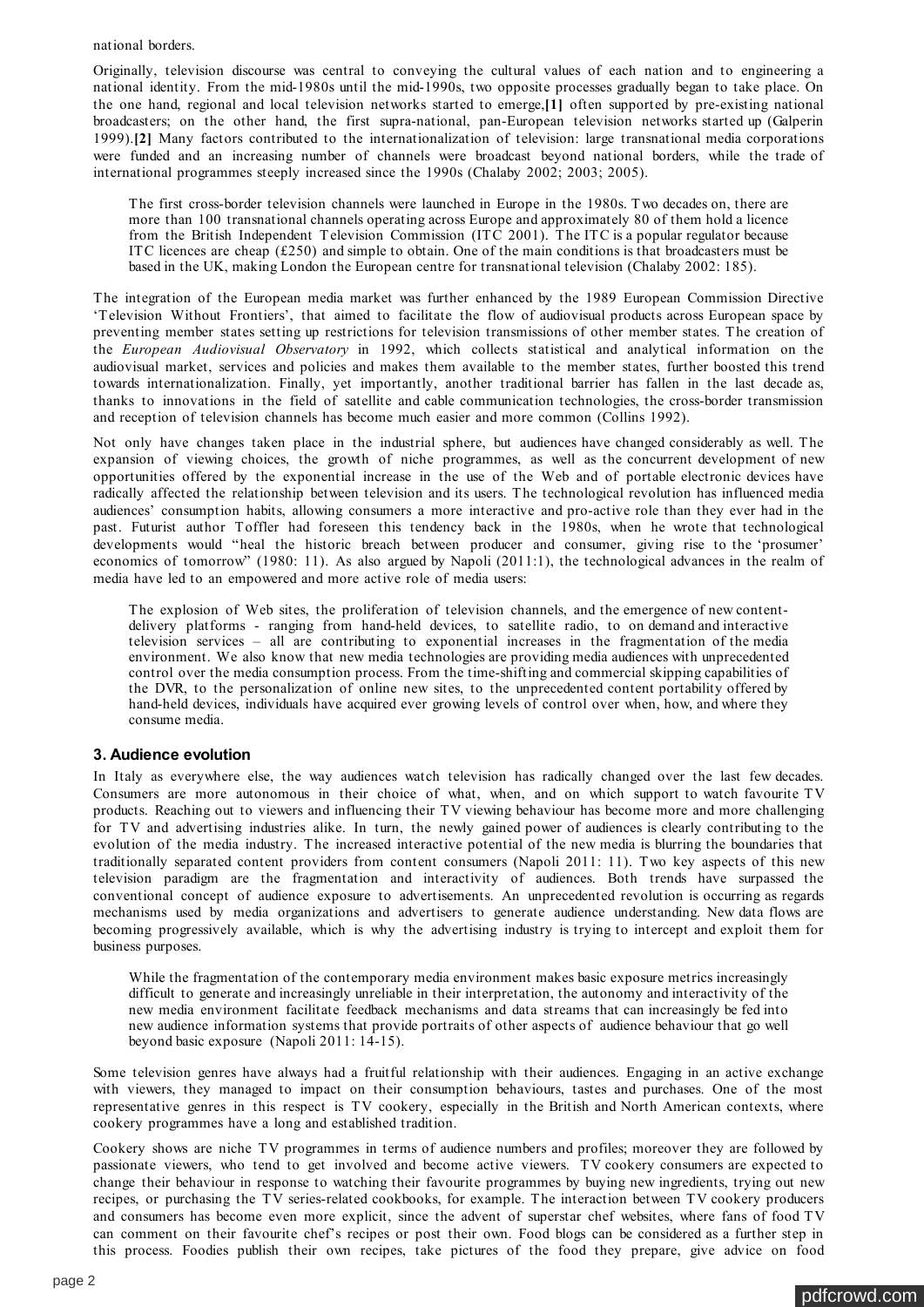<span id="page-2-0"></span>preparation and cooking; they also promote food related events, festivals and happenings. Some food bloggers even choose to be filmed in their own kitchens, like pseudo TV chefs. In many cases their body language, the way they dress and the way they speak about food reveal a certain familiarity with the genre of TV cookery shows. Let us mention just one example of audience pro-activity, by reporting a fruitful interaction between audience and broadcasters in the field of TV cookery. Sonia Peronaci, an Italian food blogger, became very popular among web surfers and beginner cooks before landing on television. Her career started on the web in 2006, when she launched a food website and a blog, together with her husband. Five years later, her blog *GialloZafferano.it* reached two million users per month, had 130,000 users in the community and 40,000 followers on social networks. In 2013, Sonia Peronaci was invited to host her own cookery programme on TV: *In Cucina with Giallo Zafferano*, broadcast by FOX life (Ziino 2011).

Unlike other kinds of TV series, cookery programmes are inclined to involve audiences, to inspire viewers to take action, to engage with cooking, to buy ingredients and kitchen utensils. DVDs, booklets and cookbooks are simple annexes to this concept. Fan communities form around the chefs' websites, viewers are invited to share their recipes and their experiences with cooking as well as their success and failures while trying out the proposed recipes. Some celebrity chefs' websites are provided with a shopping menu, where viewers can find information about the chefs' cookery books, DVDs and kitchenware (Rossato 2010: 70).

All these factors render the TV cookery case both a special interest and a special challenge for the purpose of the present study.

#### **3.1 TV cookery programmes and their audiences**

In the early days of television, British cookery programmes were auxiliary segments in TV scheduling; nonetheless, they soon proved particularly powerful in terms of ability to influence audiences' behaviour and consumption preferences. Cookery demonstrations on TV, the forerunners of cookery shows, were designed for commercial purposes, a trend that started in the 1930s and continued well into the 1950s. Moira Meighn, for example, one of the first celebrity TV cooks, first appeared on TV in a commercial for testing her recipes on a Primus Stove, while Fanny Cradock's first live cooking show in 1955 was sponsored by the British Gas Council (Allen and Albala 2007: 367). Delia Smith, who started her career as a TV cook in 1973, is still one of the UK's best-selling cookery authors, with sales of her 27 works on British cookery exceeding 21 million copies (Boffey 2001). Furthermore, the phrase "Delia effect" has been coined to describe a run on a previously poor-selling product resulting from a recommendation during an episode of her TV cookery series**[\[3\]](#page-8-0)** (Rossato 2011: 225).

Today television superstar chefs advertise food and cookware products, restaurant and supermarket chains equally successfully. Their cookery shows are powerful driving forces for the publishing industry. According to a survey**[\[4\]](#page-8-0)** conducted in 2006, Britons owned all in all 171 million cookbooks, but the most popular ones on the shelves of UK kitchens were those based on TV cookery series (Philips 2006). Further data rated Delia Smith first on the list, followed by Jamie Oliver and Nigella Lawson (Rossato 2011: 227).

In Italy, the tradition of televised cookery is more recent and has not yet had the strong impact on society seen in the UK or America. The first cookery show appeared on the small screen in Italy in 1974 (Granello 2009). Ave Ninchi, a former theatre, cinema and television actress turned chef, presented the cookery segment *A Tavola alle 7* together with Luigi Veronelli, one of the country's first TV gastronomes and food experts. They inaugurated a season of nutrition education on Italian TV (Grasso 2004). The next in line was television chef Wilma De Angelis, a former singer, who first presented *Telemenù* in 1979, a cookery series on the commercial television channel *Telemontecarlo*. The programme ran for eighteen years under different titles: *Sale, Pepe e fantasia, La spesa di Wilma*, *A pranzo con Wilma.* Her first cookery book, *Le mille meglio,* was not published until 1988. More recently, *La prova del Cuoco,* a cookery competition hosted by sports journalist Antonella Clerici as part of the state television channel *Rai1*'s daytime programming, witnessed a significant upturn in TV cookery in Italy. The successful programme, based on an Endemol format that also underlies the British *Ready Steady Cook*, first started in Italy in the year 2000, six years after the British version had been launched. The series was accompanied by numerous book publications and significant cookware and gadget production. After the success of this show, cookery segments were increasingly introduced in a number of programmes, ranging from magazine format shows to inserts in the daily news. Yet, it was after the arrival of satellite TV and the founding of Sky Italy in 2003, that the thematic channel *Raisat Gambero Rosso* became an important showcase for international television chefs and food experts (Rossato 2010: 71-72). A new wave of cookery themed channels has entered the Italian television market since 2012, when digital supplanted traditional analogue signals.

# **3.2 Audience reception and perception**

When reviewing scholarly literature on audience research in the field of television studies, Clarke (2000) registered a shift towards active audience research occurring mainly among European scholars and made a powerful case for the necessity of a stronger ethnographic approach to any audience research.

The television audience is composed of a wide variety of groups and is not a homogeneous mass… these groups actively read television in order to produce from it meanings that connect with their social experience." (Fiske 1987: 84)

Drawing on Fiske's concept of an audience made out of individual viewers (1987), on Morely's work (1974) that insists that demographic and social characteristics of audience groups must be taken into consideration in any audience analysis, and on Ang's emphasis on studying everyday practises of actual audiences in order to gain true insights into television viewers (1991), Clarke endorses audience research carried out by academia, hopefully in collaboration with the TV industry, that combines both micro and macro aspects of TV viewing. According to Schroeder (1994) much of the methodological complexity of designing audience research lies in the fact that specific readings of media texts originate in both macro-social factors such as class, ethnicity, gender, age etc. as well as in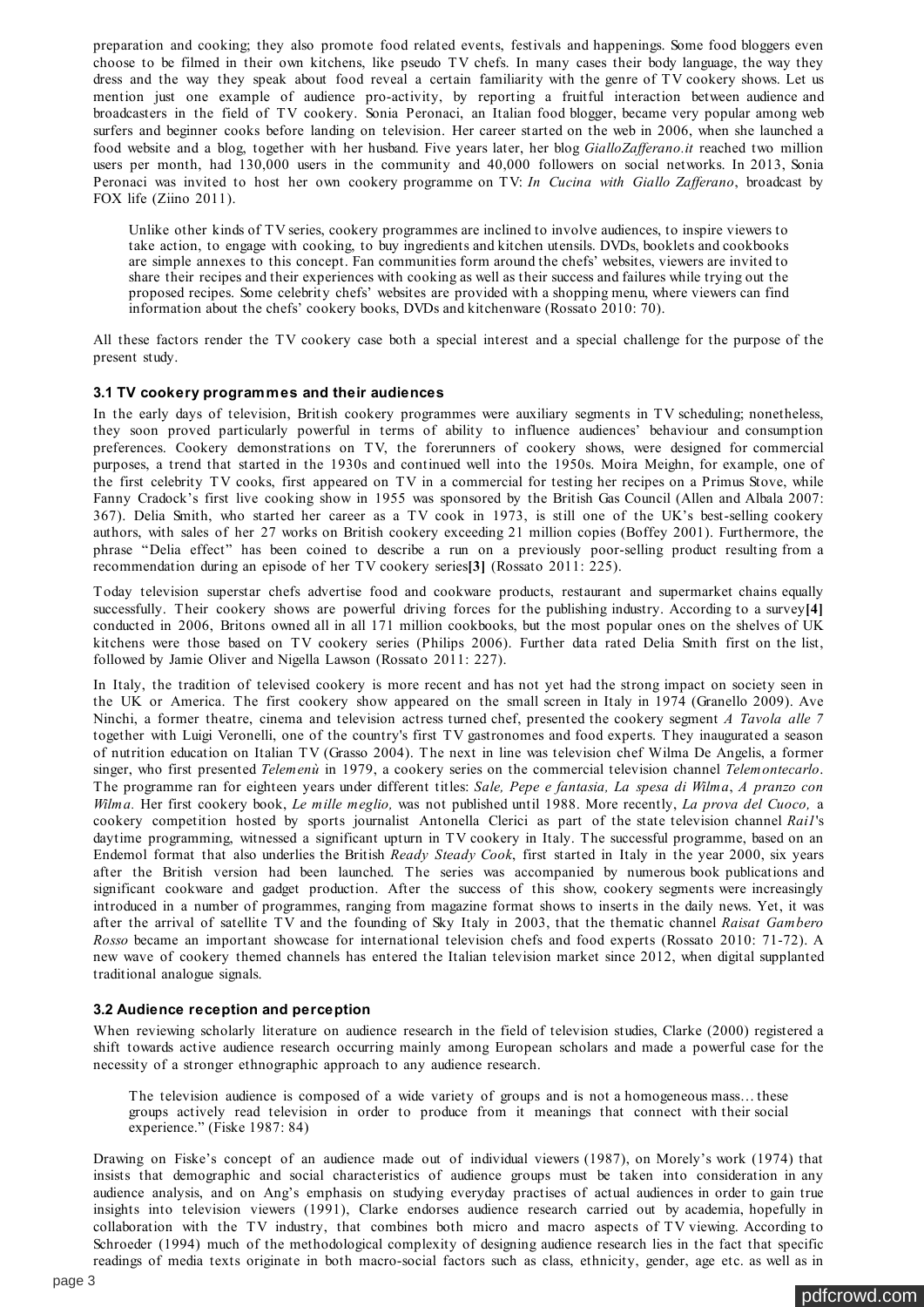micro-social or interactional /contextual relations such as household dynamics. He invites researchers "to use the individual interview in the informant's home as the research setting that best does justice to the whole array of cultural discourses that the individual inhabits" (Schroder 1994: 342).

While in the field of Television and Media studies audiences are considered a fundamental part of the media communication paradigm, and literature on empirical and theoretical studies on monolingual spectators is plentiful (Morley 1974; 1980; 1986; Lull 1988; 1990), in Audiovisual Translation Studies the cross-cultural audience perspective tends to be under-researched and rather neglected both by scholars and the TV industry. There are some exceptions to this, such as the works conducted on cross-cultural perception of translated humour by Fuentes Luque (2003), Bucaria (2005), Antonini (2008), Antonini and Chiaro (2009), Rossato and Chiaro (2010), and studies conducted on the interferences caused by subtitling reading (Tuominen, 2012). These works have provided evidence that the audience perception of translated audiovisual products can be very different from the perception of the source texts by viewers of their original version, thus also confirming that more extensive cross-cultural research on audience perception of audiovisual translated products is needed.

# **4. Aims and objectives of the study**

The relationship of Italian audiences to cookery shows has significantly changed over the last decade. From a very ancillary position, cookery has now acquired a more central position in Italian television programming and has progressively gained a loyal and lively audience. In what follows I will introduce the outcomes of an exploratory study conducted in Italy between 2012 and 2014, immediately after the introduction of digital television channels in the country, with the aim of collecting qualitative data on television watching practices by general television viewers. The research revolves around changes in attitudes and tastes following the digital switchover, especially regarding the Italians' relation to television factual programmes and televised cookery. The ultimate objective of this research is to monitor emerging trends in viewership and to verify if the fruition of cookery programmes is actually increasing or decreasing, and whether this has an influence on the audience's relationship to food and cookery. The exploratory research also focuses on changes in audience preferences in terms of translation modes, since there has been a sharp increase in the amount of translated products broadcast owing to satellite and digital channels.

In order to thoroughly explore these aspects, previously only touched upon in the literature and never examined in depth for the Italian situation, a significant part of this study has been devoted to finalizing the research tools, before any actual field work could be carried out.

### **5. Methodology**

The exploratory study reported in this paper was conducted between summer 2012, after most of the Italian regions had switched to DTT, and early summer 2014, two years after the digital switchover. The aim was not only to test different data-gathering methods, in order to verify which one was the most appropriate to conduct more extensive and systematic field work, but also to study those micro-factors of TV viewers that Schroeder (1994) and Clarke (2000) were hinting at (see section 3.2).

The research project presented here was designed to include a heterogeneous group of informants: general Italian TV viewers, both subscribers and non-subscribers to Satellite TV and Pay TV; from different geographical areas in Italy (northern, central and southern regions); from various age groups; and of mixed educational and social backgrounds. However, informants of the exploratory study (both respondents of the in-depth interviews, focus groups and questionnaires conducted in 2012 and respondents of the questionnaires distributed in 2014) were also acquaintances of the researcher, who was aware of the informants' household organization and could thus retrieve further personal information, if needed, in order to contextualize their responses. In the first stage of the exploratory study, conducted in 2012, data was elicited through two focus groups by means of a semi-structured template of questions, which were in turn verbalized on the basis of preliminary individual interviews carried out with representatives of different genders and age groups who volunteered to take part in the experiment. Soon after the conclusion of the in depth-interviews, two focus groups were carried out with fourteen informants. Individual interviews were conducted in the informants' homes, while focus groups were conducted in the informants' classroom, in one case, and in the researcher's home, in the other case. The researcher conducted, audio-recorded and transcribed both the individual interviews and the focus groups. All interviewees and focus group participants were also asked to fill out a short questionnaire, aimed at gathering personal details and testing a draft version of a survey tool on television viewing practices and translation mode preferences.

The interview protocol that was used for individual interviews, focus groups and draft questionnaires entailed an introductory section, gathering socio-demographic information about respondents, a section with general questions on television viewing habits prior to and after the introduction of DTT in the respondents' region of residence, followed by a short section focused on factual programmes and cookery shows.

The second stage of the exploratory study, carried out in 2014, was devoted to the construction of a more extensive and thorough research tool to elicit information on the respondents' TV viewing habits after the introduction of DTT, with a particular focus on cookery shows. This revised questionnaire contained a set of 10 questions for gathering personal and household information, followed by 42 questions, divided into 3 sections, that collected data on: A) preferred modes and supports for television fruition; B) changes in programme choice following the availability of DTT channels C) differences as regards TV cookery consumption and preferred translation modes after the digital switchover. This purpose built questionnaire was tested and circulated in early 2014 via e-mail contacts. Fifteen of the fifty-five questionnaires that were sent out were actually completed and made available to the researcher for analysis.

Based on this testing, minor revisions were made and a few extra questions were added to complete the questionnaire, which is now ready to be converted into on-line format and circulated via food-related TV websites or social networks, to reach larger numbers of TV viewers with a special interest on food and cookery programmes, however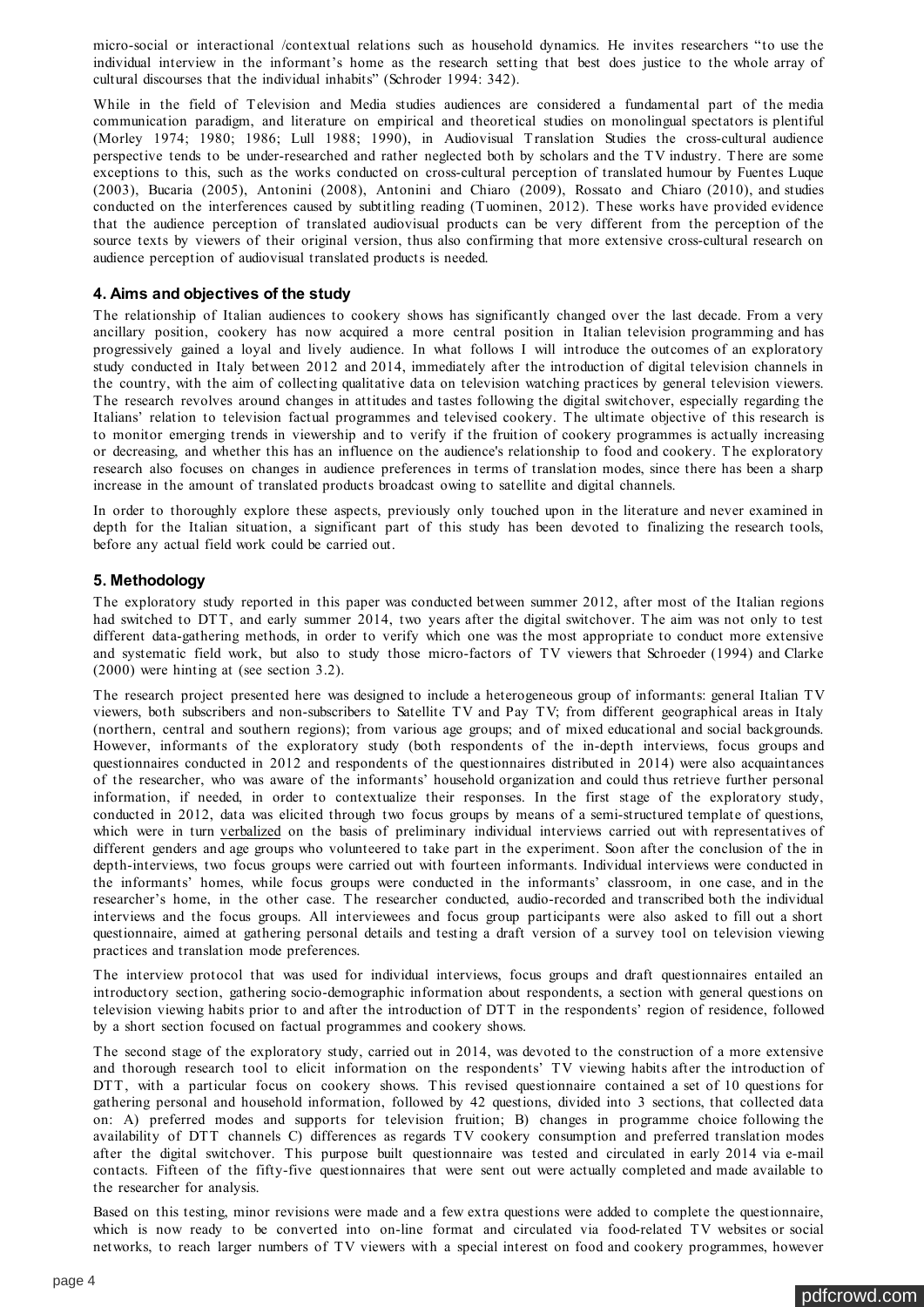<span id="page-4-0"></span>this further development of the study is beyond the scope and purpose of this article and will not be covered here.

## **6. Discussion of Results**

This section provides an overview of the results of the study of four in-depth individual interviews, two focus groups with seven people each, eighteen draft questionnaires collected from the four interviewees and fourteen focus group respondents, in addition to fifteen in-depth questionnaires circulated via e-mail.**[\[5\]](#page-8-0)** This investigation was carried out with mixed samples of TV viewers from different educational, social and geographical backgrounds. Overall, informants can be grouped into five age groups: eight young adults in the age range of 20 to 30, sixteen adults aging from 30 to 40, six middle-aged adults between 40 and 50 years old, two people between 50 and 65 years of age and one elderly person over 70 years old, for a total of thirty-three people: twenty-three females and ten males.**[\[6\]](#page-9-0)**

Admittedly, the different sampling methods implied potentially different levels of involvement and cooperation on the part of the subjects. Moreover, differences in research tools adopted determined that some of the data was difficult, if not impossible to compare. However, respondents were asked to express their feelings and opinions on practically the same subjects throughout the whole study and across different research methods. In addition, many questions occurred both in the draft questionnaire filled out by individual interviewees and focus group respondents at the end of each interview, and in the final in-depth questionnaire circulated via e-mail. What we will therefore discuss in the following paragraphs is a selection of information items that were significantly persistent throughout the different phases of the exploratory survey and across the research methods used to obtain them. Even though our sample of informants is clearly too small and too heterogeneous to provide significant quantitative results, and although the interview and focus group questions were mainly open-ended and formulated to gather qualitative data, it may be hypothesized that some of the recurring trends that emerged from our investigation could be confirmed through further and more systematic testing, with larger numbers of respondents via the finalized in-depth questionnaire.

What follows is a more detailed description of the qualitative results derived from the four tools used for the exploratory research (namely individual, in-depth interviews; focus groups; draft questionnaires and in-depth questionnaires) with regards to the informants' preferences in terms of TV channels, programmes and translation modes, particularly as far as cookery shows are concerned.

#### **6.1 Free time matters … particularly for some age groups**

The "free time" factor seemed crucial for two of the age groups involved in the exploratory study. One of the recurrent refrains, consistently emerging from both in-depth interviews and focus groups, also largely confirmed by questionnaire results of respondents between 30 and 40 and from 40 to 50 years of age (very predictably), was a general lack of time to devote to watching television in a traditional way, due to long working hours, family duties and spare time devoted to sport and hobbies. This time factor seemed to have two important consequences: on the one hand, respondents tended to resort to web resources to enjoy TV programmes (streaming, video on demand, internet download), and on the other hand, they tended to prefer pay TV and new digital terrestrial channels which offer around-the-clock programming. Similar reasons lay behind the preferred options of recording TV programmes, or purchasing DVD boxes containing all the episodes of respondents' favourite TV series, to be enjoyed with friends or family over the weekend, or otherwise in their free time. One more reason that was mentioned for preferring TV via streaming or through DVD was the absence of commercial interruptions.

Picking from a provided list of self-descriptions, ranging from 'non TV consumer' to 'compulsive consumer,' the vast majority of respondents between 30 and 50 years of age (sixteen out of twenty-two) defined themselves as 'occasional TV consumers,' independently of the stated number of hours watched.**[\[7\]](#page-9-0)** Four defined themselves as 'non consumers' (two of them decided not to buy a DDT TV or decoder for ideological reasons), while just three described themselves as 'habitual TV consumers.'**[\[8\]](#page-9-0)**

As for the age group of 20 to 30 years old, most of them (six out of eight) defined themselves as 'habitual TV consumers.' One informant described herself as an 'occasional consumer,'**[\[9\]](#page-9-0)** and one defined herself as 'non consumer,' but then admitted watching programmes downloaded from the internet in their original language both with or without subtitles. It is worth mentioning though, that the younger age group was mainly made up of media experts, attending a specialization course on audiovisual translation (seven out of eight) who were therefore particularly interested in TV at the time the survey was conducted. As for the other two age groups (50-65 and over 70), the number of respondents is too low to allow for any generalizations, but the three female respondents defined themselves as "usual consumers". One of the respondents from the 20 to 30 age group mentioned that he preferred watching television via streaming directly on the channel website because he could choose the most suitable time schedule; besides he could decide to watch more than one episode of his favourite TV series, if he wished to do so. TV channels on websites were also perceived as a useful repository of episodes that were missed when shown on TV.

Age also influenced the choice of technological support for watching TV programmes. Younger respondents were more likely to watch TV online via streaming, or products downloaded to their mobile phones, tablets and laptops, while informants aged between 40 and 75 tended to watch TV either on their television set, or via their home computer.

#### **6.2 More freedom of choice or more indecision?**

Generally speaking, our respondents, who were predominantly aged between 20 and 50, showed no particular preference regarding the choice of the platform or support for TV fruition, but they were more conservative when it came to their choice of preferred channels and programmes. After the first stage of the survey was concluded (in 2012), we assumed that acclimatization with a broader range of digital programmes would require more time. Nevertheless, in-depth questionnaires collected in 2014 confirmed that the general trend among viewers was still one of very little variation in their viewing habits after the the introduction of DTT, which was quite unexpected. The first interviews and focus groups were conducted soon after the new DTT channels were launched in Italy. At the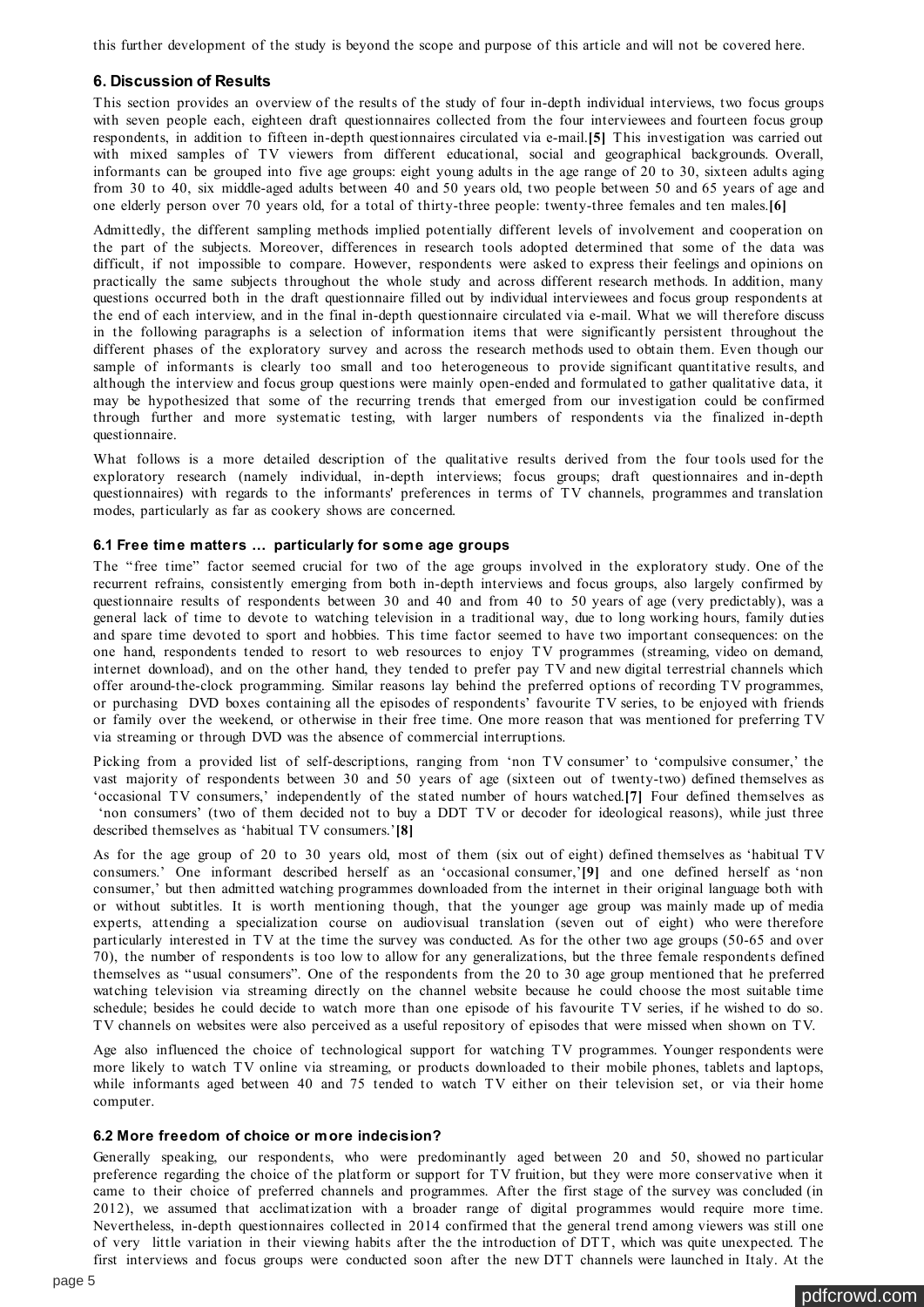<span id="page-5-0"></span>time, one third of the respondents stated they had not yet familiarized themselves with the new channels and programmes (six out of eighteen), and one had stopped watching TV after the introduction of DTT channels. Those who did familiarize themselves with at least some of the channels, tended to continue watching either the same channels they watched before, or the pay TV channels to which they subscribed (seven out of eighteen). Only four informants admitted that the way they watched TV had changed positively after the introduction of DTT. Still, indepth questionnaires circulated two years later showed that one third of respondents had not become acquainted with the new channels and programmes (four out of fifteen); one had stopped watching TV after the digital switchover, and those who did familiarize themselves with the new channels (ten out of fifteen), also tended to follow the same channels and programmes as before. Four respondents had started watching a couple of DTT channels alongside previously watched analogue ones; four informants said they watched equal percentages of new channels and old ones, while just two showed strong enthusiasm for the new channels. One of these admitted watching more TV since the DTT channels had been introduced, while the other stated that he simply watched television differently and in a more satisfying way.

The contrasting preferences expressed by respondents in individual interviews, focus groups and questionnaires concerning the new channels have convinced us that correctly interpreting viewers' opposite reactions towards DTT programming is not an easy task for the researcher and deserves further reflection. The different attitudes may well be dependent on individual inclinations and household characteristics and may simply prove that audience fragmentation is extreme, as we mentioned in the introductory sections, and as will be illustrated in the following examples.

On the one hand, a 39-year-old engineer, living on his own, admitted that since the introduction of the DTT channels his traditional TV watching had significantly decreased because he considered there were too many programmes, so that he could not simply zap from one to the other to select which programme he was going to watch that evening, as he used to do before. This apparently discouraged him from watching television and often he simply turned the television off. Also a 36-year-old university researcher living on her own said that paradoxically she was watching less TV, now that the choice had increased, but could not say why. On the other hand, a 38-yearold yoga trainer and naturopath, sharing an apartment with her elderly grandmother at the time the survey was conducted, expressed her enthusiasm for the new DTT channels. She reported that before the digital switchover, she had stopped watching TV because she found the programmes uninteresting, while she was very fond of the new DTT factual and specialty channels and she regularly followed do-it-yourself and creativity programmes, as well as cookery shows and reality programmes. One questionnaire respondent, a 32-year-old shop assistant living with her elderly mother, stated that since the digital channels were introduced she watched more TV, because DTT programming was more in line with her interests. Among the favourite new programmes she mentioned there were cookery shows and infotainment programmes. Another questionnaire respondent, a 41- year-old full-time translator in a two-children household stated that her traditional viewing habits had only slightly changed since the introduction of DTT channels. She explained that she turned on the TV when she was doing housework or cooking, as TV provided a comfortable background noise. She surfed the channels to find something that could do for the purpose and often ended up on one of the digital channels. She often chose programmes she had never watched before the digital switchover, like the Italian cookery show *Cuochi e Fiamme* or the reality programme on real estate sales *Vendite impossibili*, both broadcast on DTT factual thematic channels. In response to another question, she commented that cartoon channels were sometimes useful to alleviate the burden of childcare. A 36-year-old purchasing manager, living in a two-people household, reported liking new DTT thematic channels such as Real Time and DMAX very much, considering them both very entertaining and to some extent more interesting than general channels.

To sum up, the overall reaction towards new digital television channels and programmes seemed to be rather weak both immediately after the introduction of DTT and two years later, as if the vast majority of our respondents were somehow indifferent to these new viewing options. Yet, those viewers who had a strong opinion on DTT channels, displayed extremely fragmented attitudes. Some of the respondents were enthusiastic about the broader choice of channels and programmes, whereas other viewers were very sceptical, and some even stopped watching TV due to the perplexity caused precisely by the wider range of options. Though these findings must be considered exploratory, they do suggest that further research is warranted to explore why these contrasting trends co-exist to an almost identical extent. The motivations behind individual preferences, as well as the interplay between relational and household organizational issues and more systemic or even political issues, particularly characteristic of Italy and its anomalous duopolistic television system (see Matteucci 2010)**[\[10\]](#page-9-0)**, also bear further investigation.

#### **6.3 Thematic channels and different translation modes**

The most striking innovation introduced by digital television in Italian TV programming is the overwhelming presence of specialty channels. These are mainly Italian but pan-regional, transnational and cross-border thematic channels in a foreign language are also on offer at no extra cost. Before the digital switchover, thematic channels were mainly prerogative of satellite and pay TV subscribers. This fact, we are convinced, has important consequences on the exposure of Italian audiences to foreign programmes and to a broader variety of translation modes. Before digital TV, foreign programmes on national TV were practically all dubbed. In order to watch either subtitled, voiced-over or original language foreign programmes, Italian viewers had to either resort to satellite platforms, streamed TV, or to watch DVDs or otherwise download their favourite series in the original language from the internet. These options are still available to the Italian viewer with a special interest in foreign languages, but DTT's broader range of foreign factual programmes and reality TV with a lower budget for translation than TV series and films, has exposed the general audience to other translation modalities than dubbing. Digital TV has potentially increased the opportunity for Italian viewers to be exposed to larger quantities of foreign programmes and to become familiar with different translation modes and to a certain extent, languages. Besides, some DTT decoders used in Italian households, have a "language" option, through which viewers can decide to watch a programme either in the original language with no translation or in the translated version.

Some of the thematic DTT channels that were mentioned by our respondents as their favourite clearly include non-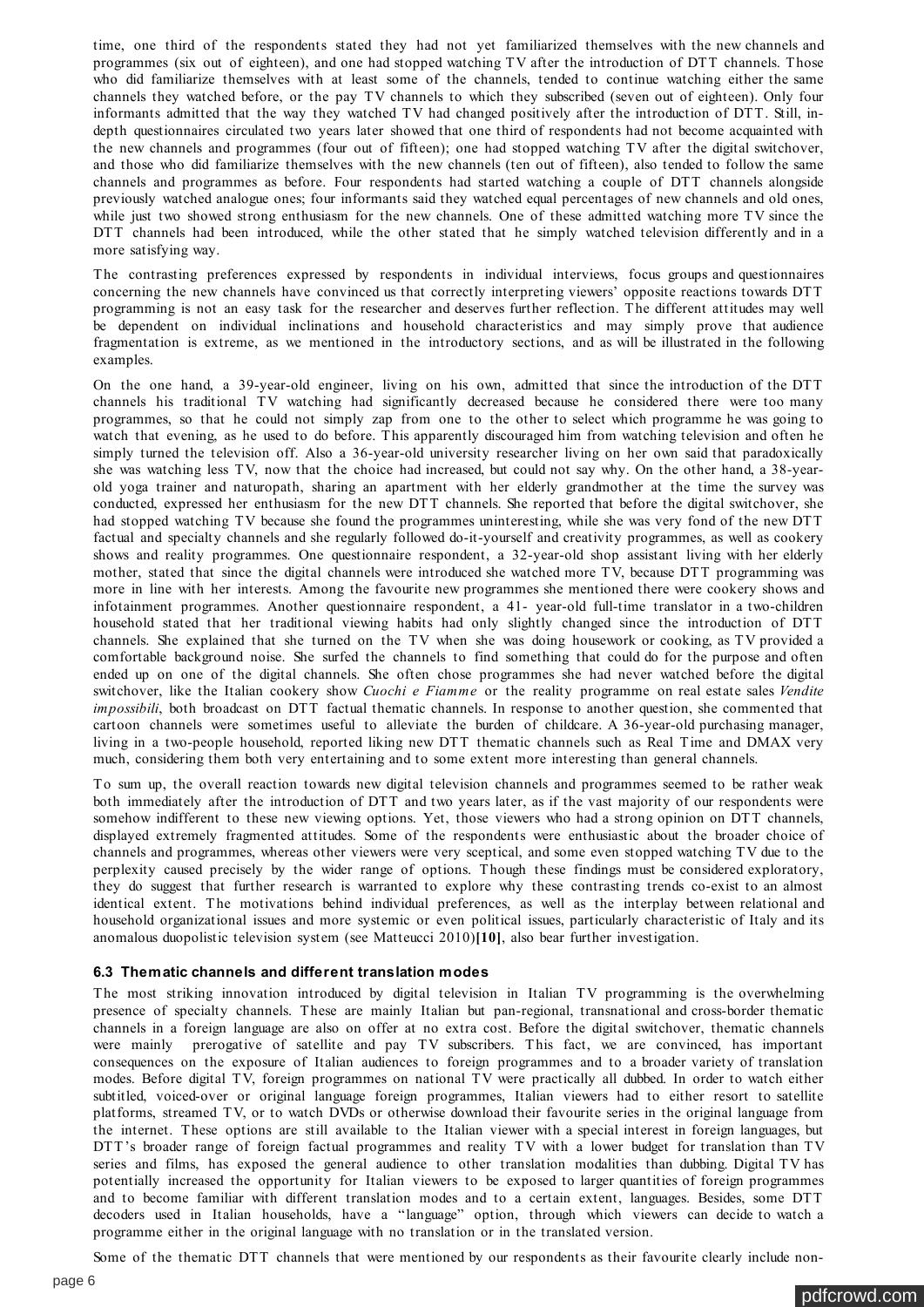dubbed foreign programming such as *Real Time* or *DMax*, *Cartoon Network*, *Cielo*, *Alice*, *France 24*. Other channels that were mentioned either broadcast exclusively Italian products or offer dubbed foreign programmes (*La7d*, *La5*, *Rai4*, *Rai5*, *Rai Premium*, *Rai Movie*, *Rai Storia*, *Rai Sport*, *Rainews 24*, *IRIS* etc.) Factual programmes have a lower budget at their disposal for screen translation than fictional products. They are mainly voiced-over, but the latest trend in the translation of factual programmes for Italian TV is the so-called "similisync", a translation mode which is very similar to dubbing, but has no lyp-sinc (Rampazzo 2013). When asked to indicate their preferred translation mode for their favourite foreign programmes, our respondents were quite clear: either they preferred dubbing (ten respondents out of thirty), especially for fictional products (TV series and films), or they preferred to watch TV programmes in original language with subtitles (ten out of thirty). Five people preferred to watch programmes in their original language without subtitles, four respondents declared that they would like to be given the possibility to choose between translation modes. Only one respondent preferred to have all programmes translated in "similsync" mode; a result that is strikingly in contrast with the translation industry's trend to provide increasing volumes of programmes with this translation mode.

#### **6.4 TV Cookery channels and programmes**

Despite the fact that Italians are among the world's most renowned food gurus, a large part of the TV cookery programmes available to Italian viewers are imported from British and American TV, and are therefore broadcast as translated versions. Many different translation modes have been tried out for TV cookery shows so far. SKY *Gambero Rosso* satellite channel first broadcast series in their original language with Italian subtitles, but this mode was then supplanted by voice-over. As for DTT channels such as *Real Time*, *Alice* or *Cielo*, cookery shows are aired with "similsync," a translation mode which is generally disapproved of by many dubbing artists (Rampazzo 2013).

Cookery shows were rarely mentioned by our respondents (only seven out of thirty-three) as their favourite TV genres, favourite thematic channels, or favourite TV programmes, yet they were frequently listed under new programmes that the informants had started watching after the arrival of digital TV channels (fourteen out of thirtythree respondents). The culinary programmes they mentioned for example, were both Italian and British or American: *Hell's Kitchen*, *Master Chef*, *Cuochi e Fiamme*, *Giorgione Orto e Cucina*, *I Menù di Benedetta*, *Cucina con Ale*, *Jamie Oliver Food's Revolution*, *Cake Boss*.

As for the preferred translation mode for cookery programmes, eight respondents expressed no clear preference while the rest of the respondents almost unanimously dismissed the "similsync" translation option. Just two informants out of thirty-three selected "similsync" as the most suitable translation mode for cookery programmes, while the translation option preferred by twenty-three respondents ranged from dubbed (six respondents), to original language without subtitles (five respondents), original language with subtitles (four respondents), voice-over (four respondents), depending on their competence in English and other foreign languages. One respondent commented that he would prefer subtitles to be in the language of the original rather than in Italian, and one respondent commented that "similsync" sounds fake, whereas voice-over accounts for the authenticity of the product as the original language and voices are audible in the background.

Questionnaires distributed in early 2014 included a set of questions aimed at collecting specific information on the audience's active engagement with cooking in relation to TV cookery programmes. This section was not included in the previous survey tools, so we can only report the answers of fifteen respondents, of whom no more than eleven actually watched TV cookery programmes. Almost equal numbers of respondents watched these shows because they found them either relaxing, or entertaining, or because they wanted to improve their cooking skills. Just one respondent mentioned that he actually watched them because he wanted to learn how to cook. More than half of the respondents sometimes took notes while watching TV cookery programmes, and an equal percentage had tried at least once a recipe seen on TV. Almost all of the eleven respondents admitted being sometimes inspired by TV for their cooking or for food aesthetic composition, food arrangement on the plate, or on the table, while three of the respondents had actually bought a book by a favourite TV chef. One respondent stated that he only tried out recipes that he read in traditional cookery books such as Artusi's compendium of Italian cuisine. Three female respondents mentioned women's magazines or specialized cookery magazines as their source of inspiration, but all the respondents stated that they consulted new recipes on the internet, either from their favourite TV chef's website, or from food blogs, or other websites. In fact, internet was second only to the word of mouth and pass-it-on modality for the acquisition of new recipes. All but two of the respondents said they had a personal or family recipe book that they regularly used and updated, and a male respondent stated he had an electronic one where he collected both his own family recipes and recipes that he downloaded from the internet. He also added pictures of the dishes he prepared each time he tried out a new recipe. Three of our respondents also followed and commented their favourite TV chefs on their websites, discussed recipes on web forums, published pictures of their culinary efforts on social networks.

Our findings show that there is an undeniable correlation between viewing TV cookery and actual cooking, but there seems to be an even stronger relation between watching these TV programmes and buying TV chef books, surfing TV chefs' websites and active participation in food blogs and forums. While TV cookery programmes seem to be chosen mostly for their entertainment and relaxation value, when actively cooking, TV viewers seem to resort to the internet or to printed manuals to improve their cooking skills or to get inspiration for new recipes. TV cookery seems to be a very influential TV genre, although it targets small groups of viewers. Yet, the influence TV cookery exerts is not on the way people cook but on the way people become more interested in food.

#### **7. Conclusions**

This paper has outlined the results of an exploratory study which gathered detailed information on the changes which have taken place in Italian TV audiences, both in terms of their tastes and preferences and in terms of media interactivity, after the introduction of Digital Terrestrial Television in Italy, in 2012. The survey was conducted with different purpose-built research tools: namely individual interviews, focus groups and questionnaires. It was carried out in two phases, the first part of the research was conducted in 2012 and the second part took place in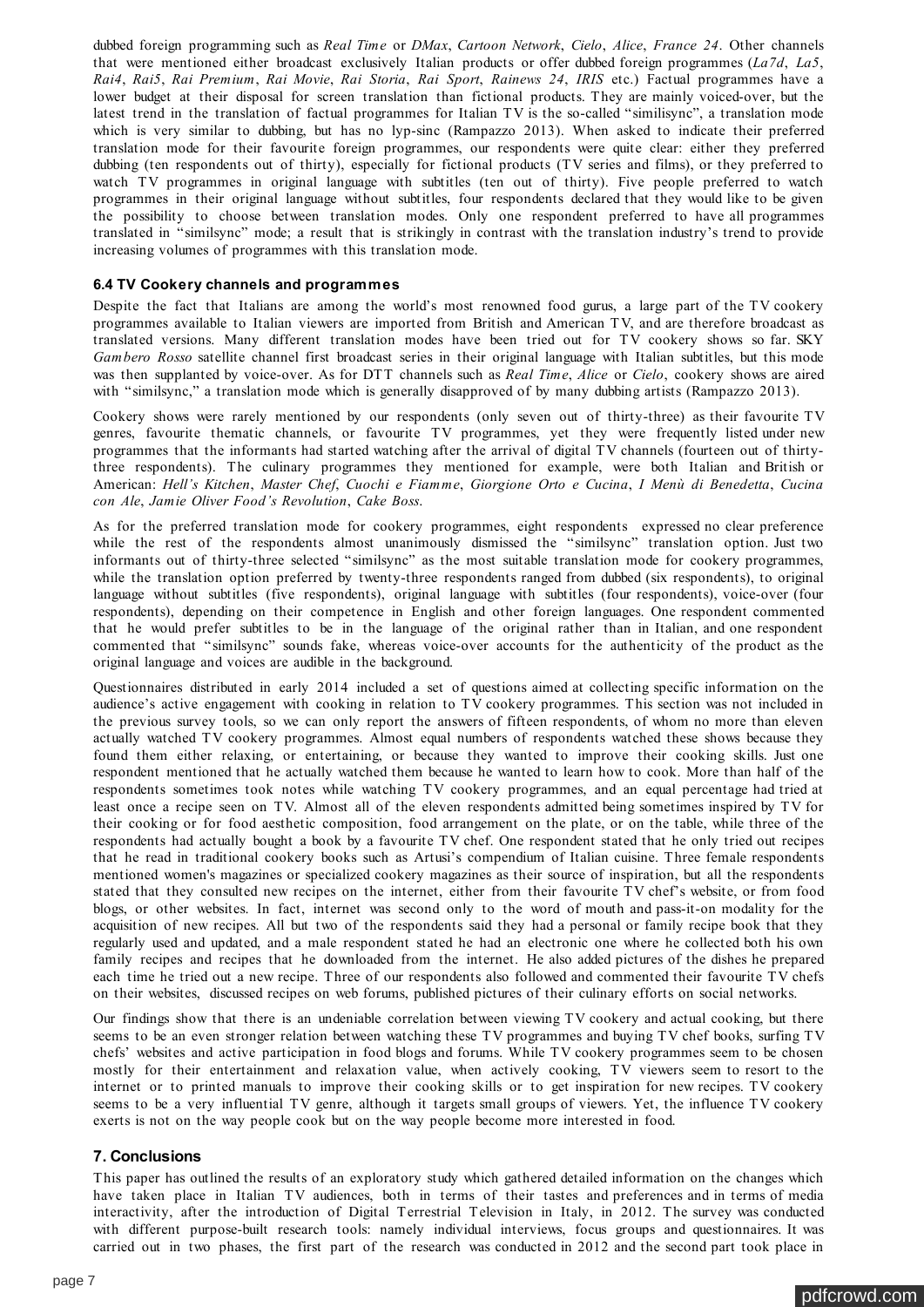2014. A total of 33 respondents were approached individually and asked whether they would be willing to participate in an exploratory study where they would be asked to report on their TV watching habits prior to and after the switchover to digital TV in Italy. Despite an admittedly small and heterogeneous sample of respondents, this paper draws on the theoretical premises of both reception and perception studies, and summarizes the most relevant results of the investigation in terms of channel and programme preferences, new trends in TV viewing habits and awareness of product availability, both as regards programmes and translation options, as both aspects clearly emerged from the survey. The paper basically confirms that Italian audiences are undergoing a slow transformation process that is determined not only by the introduction of Digital Terrestrial Television, but more generally by the availability of a broader range of satellite and cable channels, as well as a combination of technological advances and other factors that have influenced the general fruition of media and the way audiences access TV. The age of the respondents seems to be one of the most relevant factors in determining the time spent watching TV in the traditional way. The 30 to 50 age group of our sample was more likely to watch TV only occasionally and in a non conventional manner, preferring streaming, on demand and DVD options or DTT and satellite channels to traditional television watching, all of which allow greater flexibility when compared to normal programming. The reactions of our respondents to the availability of new channels and to the overwhelming presence of factual programmes were very mixed. The availability of a broader choice was generally perceived as positive by our respondents. Yet, a few informants found the new offer puzzling and a deterrent to actual television viewing. Theoretically, almost everybody was happy with this larger freedom of choice and the availability of thematic channels for specific interests, but when it came to the concrete choice of channels and programmes after the digital switchover, most of our respondents admitted they tended to watch just a couple of new channels besides the old analogue ones. More data is required before any generalization can be attempted on this subject. Our analysis reveals that this reluctance cannot simply be justified as resistance to innovation; it may be dependent on the fact that such a change requires acclimatization and that 2 years may not be a suitable time span to monitor such changes; or it could be for more profound reasons that, we are convinced, are worth investigating further with a larger numbers of respondents.

As for cookery programmes, although they were rarely mentioned as favourite shows or genres by the respondents of this study, they were often referred to as new entries, especially in connection with foreign programming that was unavailable before DTT television. Our small sample seemed to watch TV cookery shows for leisure and entertainment rather than to improve cooking skills or to learn how to cook. Yet, most of the respondents admitted having taken notes while watching TV cookery programmes and acknowledged having tried out some of the TV chefs' recipes, either based solely on television notes or after looking up the recipe on the programme website or in TV chefs' cookbooks. TV cookery programmes are more often a source of inspiration for food presentation, than for cooking. While the Internet seems to be the natural repository for new recipes, word of mouth among friends and relatives is still the most popular way for recipes to pass from one kitchen to another, at least among our respondents, some of whom also had a personal cookery notebook or collection of recipes. A small number of respondents seem also to be active in a "prosumer" perspective, as they post their culinary efforts on social networks, participate in food forum discussions and follow food blogs. The findings of this exploratory study suggest that future research, aimed at investigating the link between individual, social and educational characteristics of TV viewers and their behaviour and preferences is warranted. It basically confirms that more extensive field research, combining micro factors (individual, relational, educational) with macro factors (social environmental, economical, political, technological, etc.) is required to understand new trends in Italian TV consumption in the digital television age, as regards specifically foreign programming and translation mode preferences.

#### **References**

- Allen, Gary, and Ken Albala (2007) *The Business of Food: Encyclopaedia of the Food and Drink Industries*, Westport, USA, Greenwood Press.
- Ang, Ien (1991) *Desperately seeking the audience*, London, Routledge.
- Antonini, Rachele (2008) "The perception of Dubbese, an Italian study" in *Between text and Image: updating Research in Screen Translation*, Delia Chiaro, Christine Heiss and Chiara Bucaria (eds), Amsterdam, Benjamins: 135-148.
- Antonini, Rachele and Delia Chiaro (2009) "The perception of Dubbing by Italian Audiences" in *Audiovisual Translation: Language Transfer on Screen*, Jorge Diaz Cintas, Gunilla Andermann G. (eds), Basingstoke, Palgrave MacMillan: 97-114.
- *BBC News* (1998) "Delia's flour power" 25 November. **<http://www.bbc.co.uk/2/hi/entertainment/221711.stm>** (accessed 12 June 2014).
- Boffey, Daniel (2011) "From David Attenborough to Delia Smith, the best of the grey power list" *The Guardian*, 26 June. **<http://www.guardian.co.uk/society/2011/jun/26/grey-power-list-wrvs>** (accessed 2 July 2014).
- Bucaria, Chiara (2005) "*The Perception of Humour in Dubbing vs. Subtitling: The Case of Six Feet Under*" *ESP ACROSS CULTURES* 2: 36 – 48.
- Chalaby, Jean K. (2002) "Transnational Television in Europe: The Role of Pan-European Channels", *European Journal of Communication* 17, no. 2: 183-203.
- Chalaby, Jean K. (2003) "Television for a New Global Order: Transnational Television Networks and the Formation of Global Systems", *International Communication Gazette* 65, no. 6: 457-472.
- Chalaby, Jean K. (ed.) (2005) *Transnational Television Worldwide: towards a new media order*, New York, I.B.Tauris & Co Ltd.
- Clarke, Debra (2000) "The Active Pursuit of active Viewers: Directions in Audience Research", *Canadian Journal of Communication* 25, no.1. **<http://cjc-online.ca/index.php/journal/article/view/1138/1057>** (accessed 4 July 2014).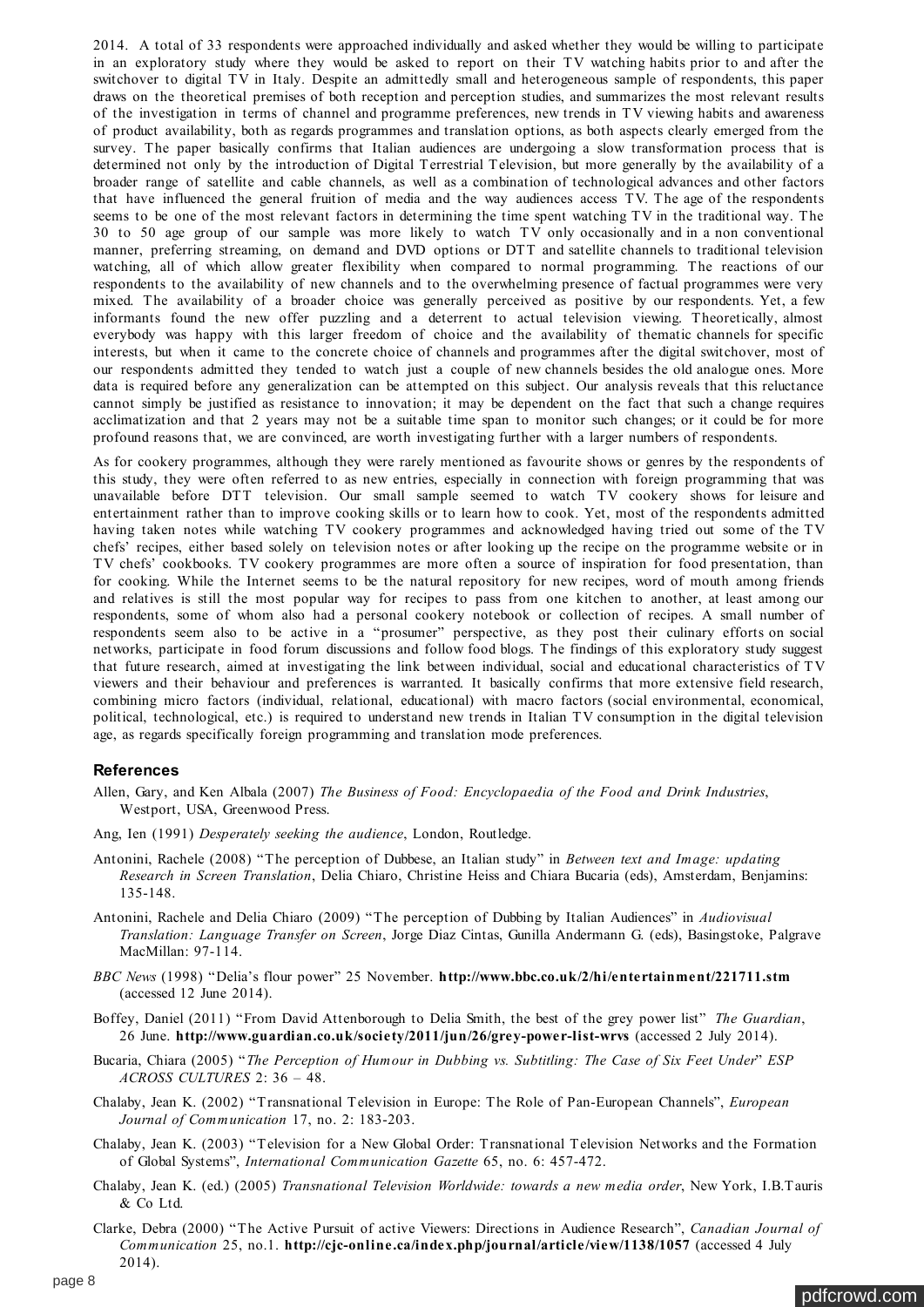<span id="page-8-0"></span>Collins, Richard (1992) *Satellite Television in Western Europe*, rev. edn, London, John Libbey.

Fiske, John (1987) *Television Culture*, London, Methuen.

- Fuentes Luque (2003) "An empirical approach to the reception of AV translated humour in AV: a case study of the Marx Brothers' 'Duck Soup'" *The Translator: Special issue on Screen Translation* 9, no. 2: 293-306.
- Galperin, Hernan (1999) "Cultural Industries in the Age of Free-Trade Agreements." *Canadian Journal of Communication* 24, no.1: 49-77.
- Granello, Licia (2009) "Così la Televisione ha Rivoluzionato la Cucina degli Italiani" In *La Repubblica.it*, August 30. **[http://ricerca.repubblica.it/repubblica/archivio/repubblica/2009/08/30/cosi-la-televisione-ha](http://ricerca.repubblica.it/repubblica/archivio/repubblica/2009/08/30/cosi-la-televisione-ha-rivoluzionato-la-ucina.html)rivoluzionato-la-ucina.html** (accessed 27 October 2013).
- Grasso, Aldo (2004) "Il pioniere dei cibi in TV, trent'anni fa con Ave Ninchi" In *Corriere della Sera.it*, 1 December. **[http://archiviostorico.corriere.it/2004/dicembre/01/pioniere\\_dei\\_cibi\\_trent\\_anni\\_co\\_9.html](http://archiviostorico.corriere.it/2004/dicembre/01/pioniere_dei_cibi_trent_anni_co_9.html)** (accessed 4 July 2014).
- Lull, James (ed.) (1988) *World families watch television: applied social research methods*, London, Sage Publications.
- Lull, James (1990) *Inside family viewing: ethnographic research on television's audiences*, London and New York, Routledge.
- Matteucci, Nicola (2010) "Strategies for digital TV: DTT in Italy" *International Journal on Media Management* 12, no. 3-4: 159-181.
- Morley, David (1974) *Reconceptualizing the media audience: Towards an ethnography of audiences*, University of Birmingham, Centre for Contemporary Cultural Studies, Stencilled Occasional Papers.

Morley, David (1980) *The 'Nationwide' audience: structure and decoding*, London, The British Film Institute.

- Morley, David (1996) *Television, Audiences and Cultural Studies*, London and New York, Routledge.
- Napoli, Philip M. (2011) *Audience Evolution: New technologies and the transformation of media audiences*, New York, Columbia University Press.
- Phillips, Lucy (2006) "Celebrity chefs fail to spark adventure" *The Independent*, 13 February. **[http://www.independent.co.uk/life-style/food-and-drink/news/celebrity-chefs-fail-to-spark-adventure-](http://www.independent.co.uk/life-style/food-and-drink/news/celebrity-chefs-fail-to-spark-adventure-525795.html)525795.html** (accesed12 June 2014).
- Rampazzo, Giovanni (2013) 25 "Similsync and reversioning: nuove frontiere o nuove economie del doppiaggio?" *ASINC* 15 Maggio. **[http://www.asinc.it/as\\_01\\_066.asp](http://www.asinc.it/as_01_066.asp)** (accessed 3 July 2014).
- Rossato, Linda (2011) "The 'Delia Effect': Some Thoughts on Delia Smith and the Business of Food Television" in *Minding the Gap: Studies in Linguistic and Cultural Exchange*. vol. 2, : Raffaella Baccolini, Delia Chiaro, Chris Rundle, Sam Whitsitt (eds.), Bologna, Bononia University Press: 223-234.

Rossato, Linda (2010) *The Discourse of British TV Cookery*. Phd. diss. Università di Napoli Federico II, Italy.

- Rossato, Linda and Chiaro Delia (2010) "Audiences and translated humour: an empirical study" in *Translation, Humour and The Media*, Delia Chiaro (ed.), London, Continuum: 121-137.
- Schroeder, Kim Chistian (1994) "Audience semiotics, interpretive communities, and the 'ethnographic turn' in media research" *Media, Culture and Society* 16, no. 2: 337-347.

Toffler, Alvin (1980) *The Third Wave*, New York, Toronto, London, Sidney, Auckland, Bantam Books.

- Tuominen, Tiina (2012) "Accademic Dissertation: The Art of Accidental Reading and Incidental Listening. An Empirical Study on the Viewing of Subtitled Films" In *Acta Electronica Universitatis Tamperensis 1270*, Tampere: Tampere University Press. **[http://tampub.uta.fi/bitstream/handle/10024/67927/978-951-44-9008-](http://tampub.uta.fi/bitstream/handle/10024/67927/978-951-44-9008-8.pdf?sequence=1) 8.pdf?sequence=1** (accessed 17 September 2014).
- Ziino, Giulia (2011) "Dalla Spesa al mercato al Panettone in Forno. Viaggio dietro le quinte di una video-cucina" *Il Corriere della Sera*, 14 Maggio. **[http://archiviostorico.corriere.it/2011/maggio/14/Dalla\\_spesa\\_mercato\\_panettone\\_forno\\_co\\_9\\_110514085.shtml](http://archiviostorico.corriere.it/2011/maggio/14/Dalla_spesa_mercato_panettone_forno_co_9_110514085.shtml)** (accessed 24 June 2014).

#### **Notes**

**[\[1\]](#page-1-0)** TeleAlto Veneto, Canale 68, Telerama, Teleriviera are just a few examples of autonomous regional channels that were activated in the 80s in Italy, while in Spain La 1 and La 2 were the only allowed television channels until 1982, when **[Euskal Telebista](http://en.wikipedia.org/wiki/Euskal_Telebista)** was launched in the **[Basque Country](http://en.wikipedia.org/wiki/Basque_Country_(autonomous_community))** and **[TV3](http://en.wikipedia.org/wiki/TV3_(Catalonia))** was started in **[Catalonia](http://en.wikipedia.org/wiki/Catalonia)** the following year. **[Antena 3](http://en.wikipedia.org/wiki/Antena_3_(Spain))**, **[Telecinco](http://en.wikipedia.org/wiki/Telecinco)** and **[Canal+](http://en.wikipedia.org/wiki/Canal%2B_Spain)** were inaugurated in 1990, ending the monopoly of Spanish public television.

**[\[2\]](#page-1-0)** BBC Prime was launched in January 1995 as a general entertainment TV channel in Europe and the Middle East; while ARTE a Franco-German TV network was started in 1994.

**[\[3\]](#page-2-0)** See. BBC News 2008 "Delia's flour power" 25 November, 1998. <http://www.bbc.co.uk/2/hi/entertainment/221711.stm.> Accessed on 12 June 2014.

**[\[4\]](#page-2-0)** The survey was conducted by the *Food Uncut Show* on *UK TV Food* among 2893 people and results were published on-line in the *Independent* in February 2006. See Philips, Lucy. "Celebrity chefs fail to spark adventure." The *Independent.* 13 February, 2006: < **http://www.independent.co.uk/life-style/food-and[drink/news/celebrity-chefs-fail-to-spark-adventure-525795.html>](http://www.independent.co.uk/life-style/food-and-drink/news/celebrity-chefs-fail-to-spark-adventure-525795.html%3E)** Accessed on June 12, 2014.